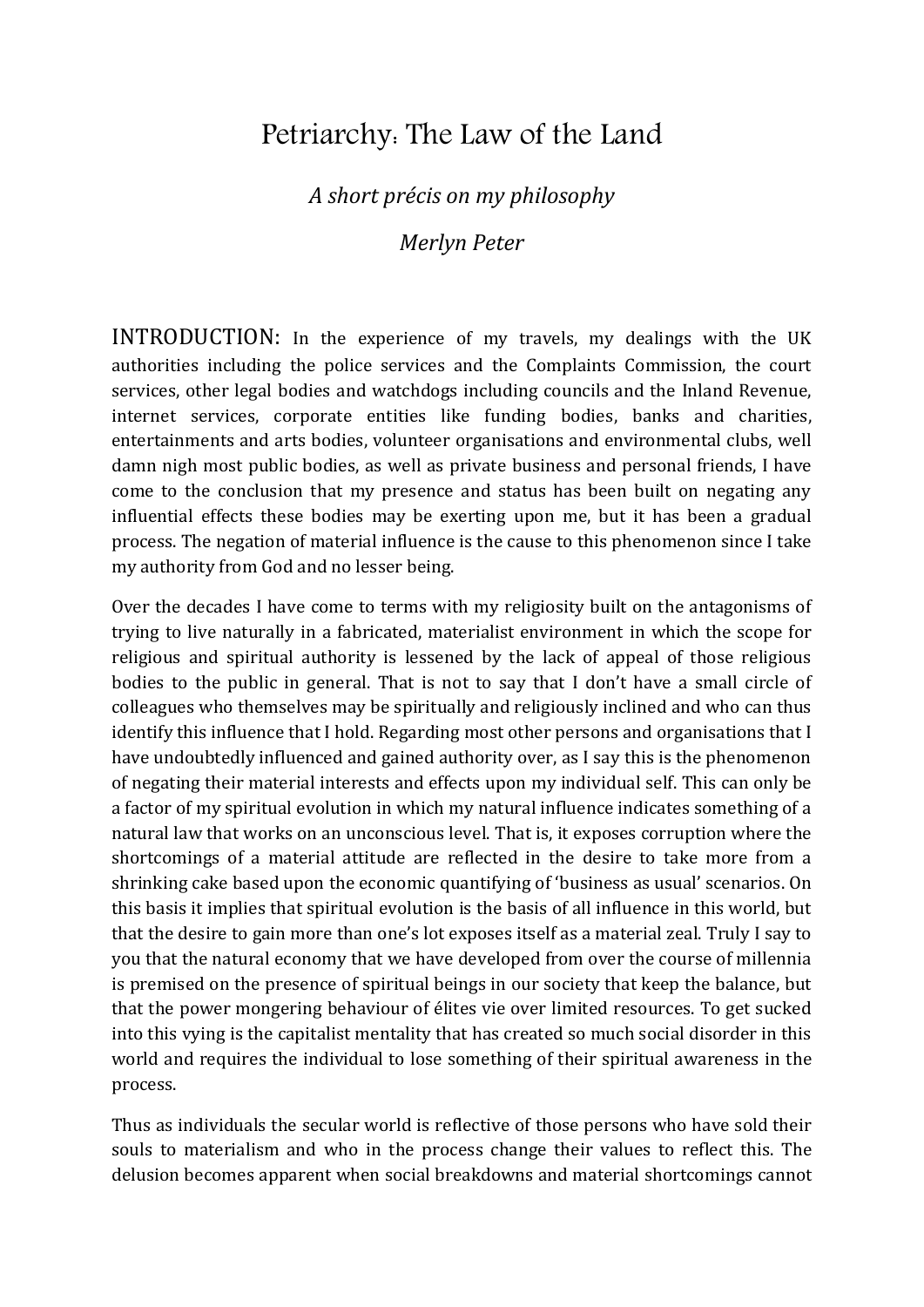fulfil the genetic potential of the individuals subscribing to this way of life and creates the psychological disorders of their developing lives. On a larger scale this vying for power over material incentives, including the Church for instance in their attempt to control the availability of information and the bias it may show in its leadership, is limited; there is only so much material power in this world. Spiritual evolution, on the other hand, is a factor of individuals, and those public and private bodies that attach themselves to such individuals will benefit from the increased influence that such patrons harbour. That is not to say it is a material phenomenon that is measurable. Quite the contrary, the spiritual influence of such persons is an invisible hand and the greater the influence the more distant is the person from the masses, a contradiction only in terms but not in actuality. Again, that is not to say that a particularly highly evolved spiritual person cannot engage the masses, albeit it becomes one of sacrifice in which something is loss of biological integrity where the person in question submerges into a lower stratum of spiritual presence in order to deal with the lower quality of energy emanating from the masses. Hence, the natural evolution of the individual is a contraction of material presence and an expansion of spiritual influence.

The detachedness of the masses may not give credit to such a being for their lack of perception and general ignorance. But there have been many such beings in the past and their death and martyrdom is a factor of their sacrifice to draw closer to the masses. Under the natural law of the land these beings are protected and make essential minimal contact with various other persons in the world in order to convey that influence across the social fabric. That I have been granted this awareness is indicative of the fact that a time has come to reassert an explicit spiritual influence in the world in the wake of wars, disease, and material imbalance, the effect of which upsets the homeostasis of the Earth forcing it to extreme responses. The powerful élites in this world only have power over the materialist world. True spiritual evolution is, as I say, self-effacing godhead.

## PETRIARCHY: THE LAW OF THE LAND

An ardent environmentalist will probably say that the governments are not providing enough technological and financial incentives to stimulate the commercial interests of business in this world. An ideal world is one in which all business foots the total bill regarding the use of domestic energy, the availability of free mineralised water, and the capability of every individual to grow their own food. If this infrastructure is not in place then society cannot progress as a unit. The myth of a more sanitised environment is to belittle the biological integrity of the human animal to the point that it becomes wholly dependent upon synthetic medicines in order to counteract man-made conditions and illnesses at the cost of his natural immunity. What truly counts is the quality of lifestyle and to live life fully, as a genetic being. This can only be a spiritual evolution and culture would do better to progress this alternative form of individualism.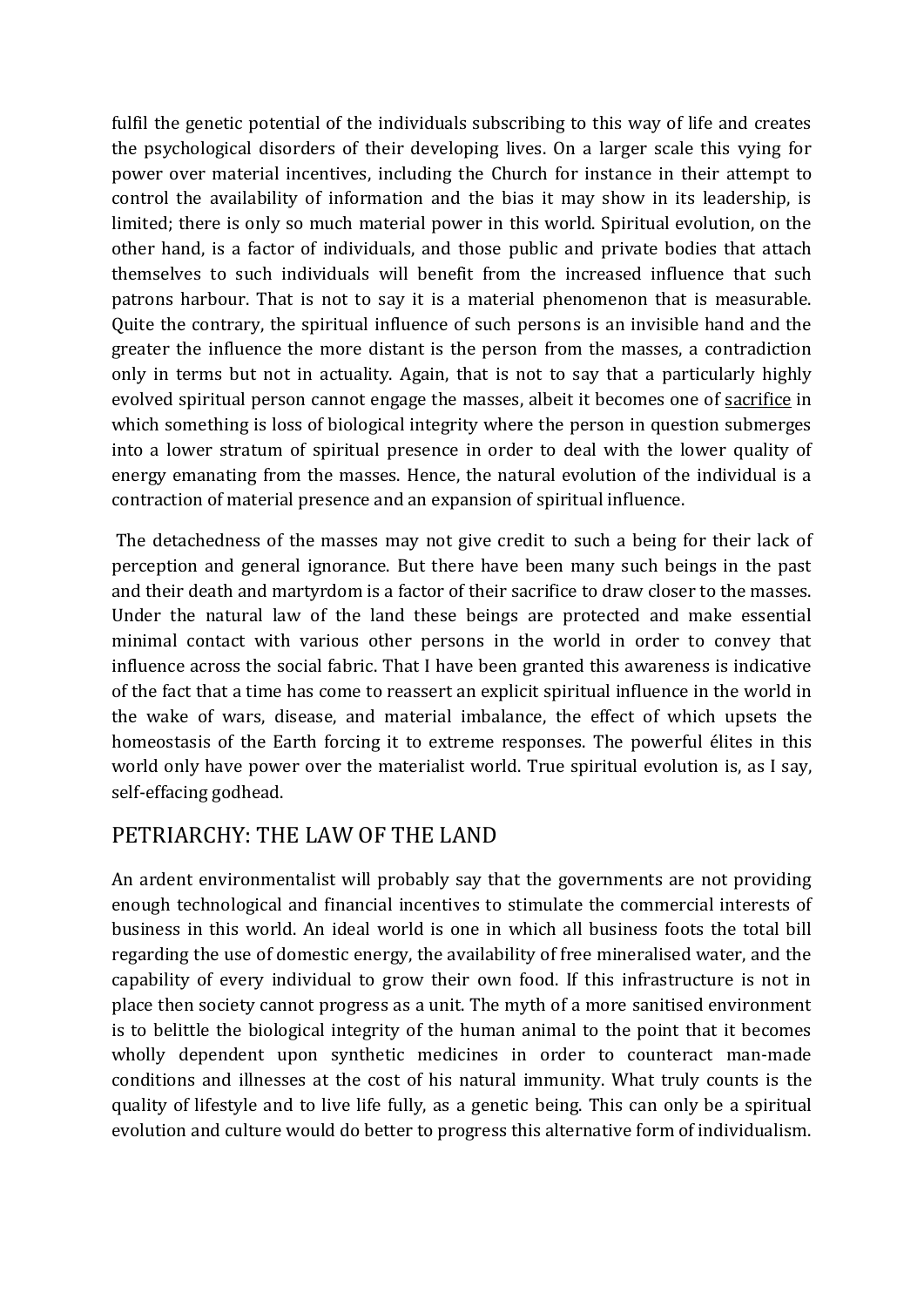Petriarchy developed as a response to my continuing ill-health in urban environments where the concentration of resources has made for an imbalance of social behaviour. This social consciousness is what directly affects the biological integrity of the individual and is responsible for psychological disorders and physical symptoms like Irritable Bowel Syndrome (IBS) and cancers. Hence, I am implying here that all disease originates from a lack of spirit or its corruption to a lower form of energy. Spirit conveys itself as information so that, effectively, to name the cause of a problem is to retrieve one's spirit and offset the material conditions. The greatest form of healing is to regain biological integrity by progressing the patient within a set of social circumstances conducive to health, i.e. each individual responds to a particular social influence in which the spirit attains its flowering (genetic fulfilment), and this is unique to the individual's upbringing. Identifying the need of the individual to receive a limited amount of social contact is paramount to his or her health. How this fits in with traditional medicine the world over is reflected in their own cultural milieus.

I have come to these conclusions on the basis of a revelation. Quite frankly, my experience of being prominent in the environmental movement has allowed me to step out of it, not unlike disproving your own theory when writing a thesis. After years of observing colleagues admonishing private and public enterprise for their lack of environmental awareness and practical retardation I am sadly resolved to pointing the finger not at any particular policy or government leader, but as a malaise of human culture instead. The understanding is this: humanity could not have survived as a race without detaching itself from those environmental controls that conduce to his extinction. This impending extinction, maybe as much as 300,000 years ago, which probably wiped out many numbers of subspecies of human animals, led to what I believe is the beginning of 'higher' consciousness. It is only higher in its conceited attempts to justify its loss of primary consciousness shared with the animal kingdom. As a result of the loss of environmental stimuli the first man used language to communicate new social patterns of behaviour based upon inflated territorial land grabs. This language went hand in hand with the adaptation (exaptation) to alien environments and the development of technology. This I refer to as development and not evolution since it conduces to ill health and a fragmentation of consciousness. The repressed instinct is driven into new time-space scenarios and man is forever bridging the gap between holism intrinsic to his instinct, and emotional development subject to the reorientation of values processed in the (limbic) brain. Hence we get the brain boom and the cost of social and biological integrity.

Having said this, the role of religious man was to bridge the gap back to environmental determination. In other words the concept of Creation and Providence lies at the very root of human existence. On the other hand human culture is dependent on its furtherance only through the continued development of technology and detachment from nature, and has thus led man to continually seek outwards into space for the answers of the origins of life. In this sense the conceited viewpoint of man is a reaction to the fear and loss of life programmed within its genetic make-up. The fear, of course,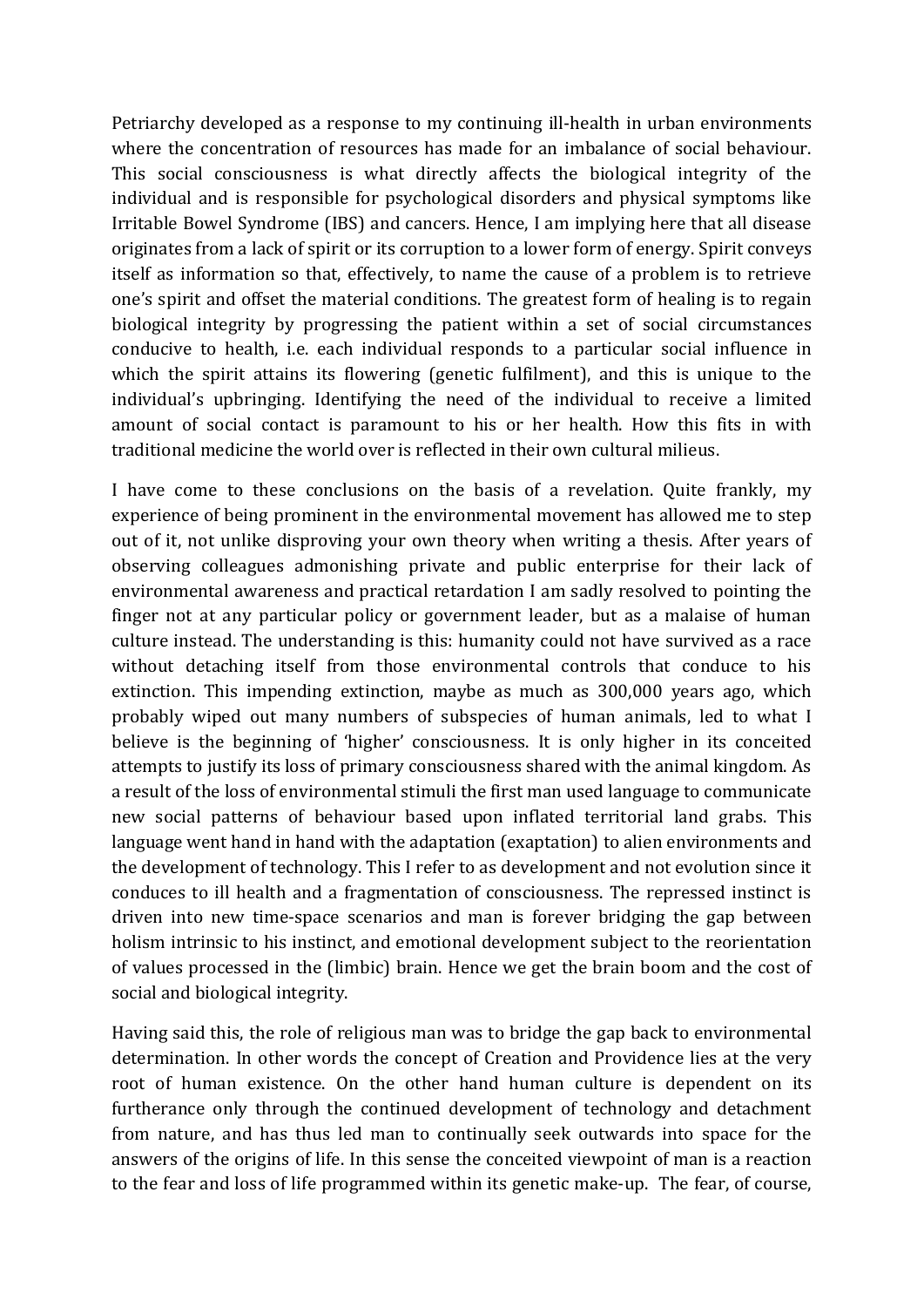only happens as the effect of being withdrawn from a direct genetic response. I think it may be said that only domesticated animals share something of this fear since they themselves have been conditioned by cultural determinants and reside in what can only be called fabricated man-made environments. They share a consciousness with humans on the basis of man's own repression and as such is contained into falsity. Domestic animals quickly revert back to this state of wilderness when outside of human intervention.

If man then continues to defy extinction, the environmental cause of which is beyond his conceited intellect to understand, it would suggest that global climate change is a natural phenomena; man only develops the technology to respond to his extinction and doesn't cause climate change. That one may consider this ingenious to be able to step out of environmental stimulation, is not seeing the greater picture. Extinctions happen for a purpose. Man's only conceited hope lies in leaving the planet and exploring the stars. A futuristic scenario will have earth experiencing extreme environmental patterns that biological man may find too nigh impossible to live within although this does not preclude the possibility that a collective of human 'animals' can evolve alongside these environmental determinants, either as superhuman individuals or as animals in very isolated conditions on the planet. Hence, fighting climate change is a conceited effort of technological man to survive and in its proper context the industrial revolution may be seen as just another response to defying extinction and an impending ice-age. For man it is truly a race against time to get off this planet as fast as possible; his genetic foresight governs his appreciation of 'end-time'. I have elsewhere likened this concept to "ideological entropy" because, quite frankly, man's ideology continues to develop and regurgitate old ideas but ultimately it requires leaving nature behind if he wishes to survive. We have seen how man hopes to control nature, but this can only lead to a conceited awareness that negates true understanding.

The quest of all religions and of religious man per se then is to prepare the human for death. With it happens biological integrity and genetic fulfilment so that one may return to the unconscious Great Spirit we can call God. This is the true role of religious organisation, albeit I believe that only the most enlightened individuals within its conventional bodies are aware of this. It does not say much for my environmental colleagues who dwell in the mire of delusion, and with the politicisation of the movement, can only be viewed as another arm of the material world and the role of governments per se. The true environmental movement is a spiritual cause to return man to biological integrity, planetary homeostasis, and extinction. My only doubt is for a small enclave to be able to live in the forthcoming centuries of cataclysmic environments on Earth. Whatever, there is a joy of living a full genetic life, and this is what, as religious man, one should be striving for. Coming to terms with death is the prerogative of all animals on this planet. Fear is a cultural response only, contained within limited concepts and loss of biological integrity.